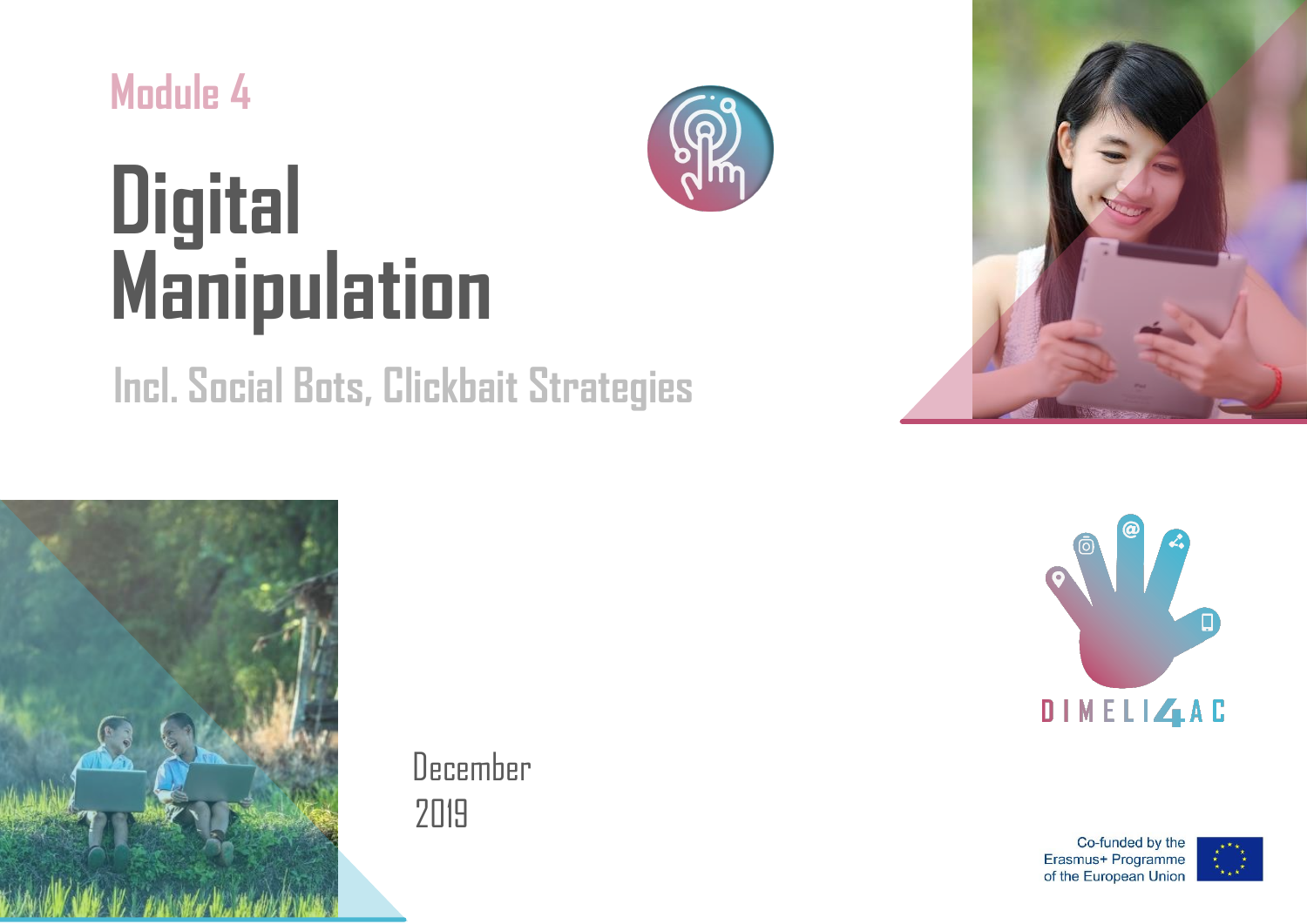

#### Project information

| Project Title:                 | Digital Media Literacy for Active Citizenship |
|--------------------------------|-----------------------------------------------|
| Project Acronym:               | DIMELI4AC                                     |
| <b>Grant Agreement Number:</b> | 2018-1-DE03-KA201-047411                      |
| Coordinator:                   | Liebniz Universität Hannover                  |
| Project Website:               | www.dimeli.eu                                 |



This document by Dimeli4AC is licensed under CC BY-SA 4.0. To view a copy of this license, visit https://creativecommons.org/licenses/by-sa/4.0

The European Commission support for the production of this publication does not constitute an endorsement of the contents which reflects the views only of the authors, and the Commission cannot be held responsible for any use which may be made of the information contained therein.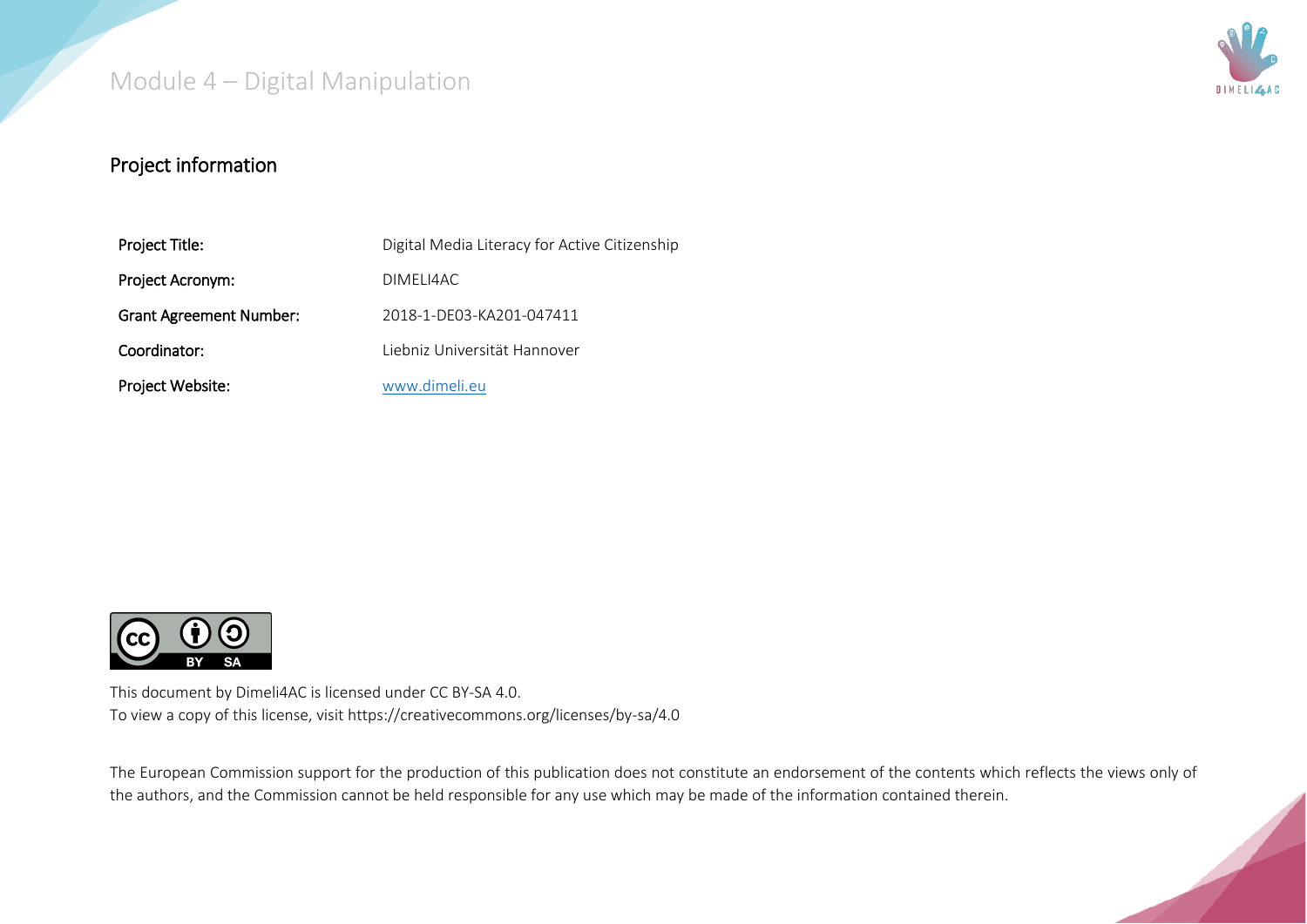

## Social Bots Topic 1

## 1 Learning Objectives

- 1. Understanding Social Bots
- 2. Recognizing Social Bots
- 3. Reacting to Social Bots
- 4. Raise awareness about social bots in the classroom

## 2 General Description

Based on the national research it became clear that students are not familiar with the concept of social bots and online opinion- manipulation. This module provides information on different kinds of social bots as well as information on the danger of social bots for citizens and democracy. Students will learn how to recognize, expose and react to social bots. Finally, students will create an awareness campaign to sensitive their classrooms and their school environment to the topic.

## 3 Introduction to the Topic

"Bot" is short for the English term "robot" for robots. These are computer programs that automatically fulfill specific tasks. Opinion bots in social networks can also fake human identities in fake accounts. False messages often spread through social media channels like Twitter, Facebook and Instagram. Programming a social bot is easy. There are free software on the Internet that can be used quickly with few changes in the code. Behind bots, there is no artificial intelligence, but an algorithm<sup>1</sup>. This module pursues the goal to highlighting the danger of such social bots and their impact on online conversations. Additionally, it is important not only to know different types of social bots, but also to know strategies to identify them and to react in a proper way. This will be an integral part of that module.

 $\ddot{\phantom{a}}$ 

<sup>1</sup> See: https://www.bpb.de/252585/was-sind-social-bots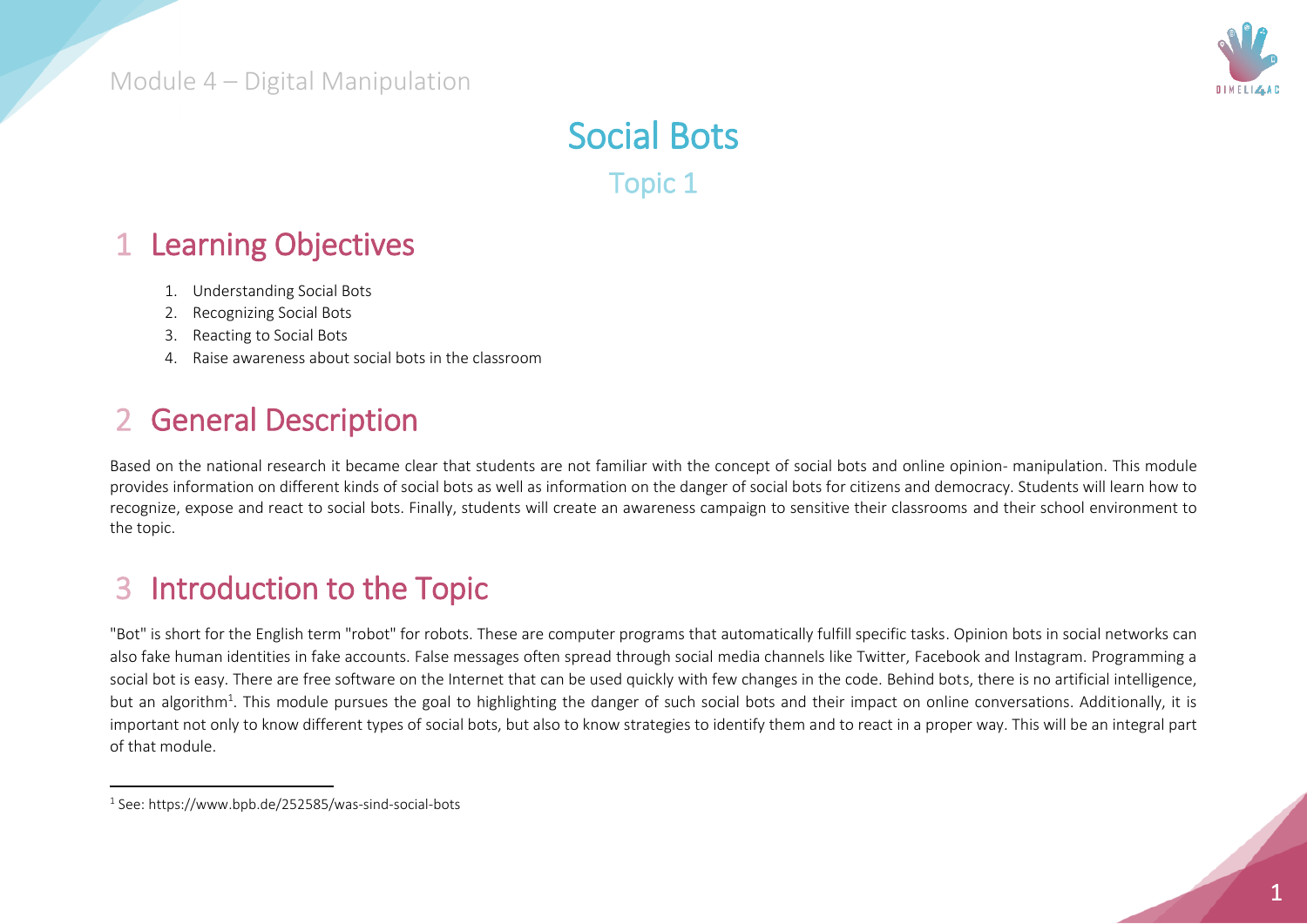

## 4 Framework

| <b>TOPIC 1</b>                             | <b>Indicators</b><br>(Level) | <b>Benchmarks</b><br>(Aim)                                                                                                                                                                                                                                                                                                                 | Syllabus                                                                                                                                                                                                                                                | Activity                                                                                                | Resources /<br>Scenarios<br><b>Basic</b><br>$(10-12 y.o.)$                                                  | Resources /<br><b>Scenarios</b><br>Advanced<br>$(12-15 y.o.)$                                                                                                                                                   | Assessment                                                                             |
|--------------------------------------------|------------------------------|--------------------------------------------------------------------------------------------------------------------------------------------------------------------------------------------------------------------------------------------------------------------------------------------------------------------------------------------|---------------------------------------------------------------------------------------------------------------------------------------------------------------------------------------------------------------------------------------------------------|---------------------------------------------------------------------------------------------------------|-------------------------------------------------------------------------------------------------------------|-----------------------------------------------------------------------------------------------------------------------------------------------------------------------------------------------------------------|----------------------------------------------------------------------------------------|
| <b>DIGITAL</b><br>MANIPULA-<br><b>TION</b> | Understand                   | 1.1 The student<br>understands the basic<br>concept of social bots<br>(basic concept of<br>algorithms).<br>1.2 The student<br>understands that there<br>are different kinds of<br>social bots<br>(overloading bots;<br>trendsetter; trolls)<br>1.3 The student<br>understands the<br>impact of social bots<br>on online-<br>conversations. | 1.1 I understand that<br>the social bot is one<br>form of an algorithm<br>1.2 I understand that<br>there are three mayor<br>types of social bots<br>and I am able to name<br>them<br>1.3 I understand that<br>social bots try to<br>manipulate opinions | 1.1 and 1.2<br>Lecture via<br>online-tools<br>1.3 Showing<br>examples of very<br>obvious social<br>bots | 1.1 and 1.2<br>Online tutorial/<br>video<br>1.3 Screenshots<br>of social bot<br>accounts and<br>their posts | 1.1 and 1.2<br>Online tutorial/<br>video<br>1.3 Screenshots<br>of social bot<br>accounts and<br>their posts<br>+ concrete<br>example on how<br>social bots had<br>an influence on<br>the US-election<br>in 2017 | Pre-Posttest via Quiz                                                                  |
|                                            | Engage /<br>Interact         | 2.1 The student knows<br>indicators to recognize<br>e.g. opinion bots /<br>websites / accounts                                                                                                                                                                                                                                             | 2.1 and $2.2$ I know the<br>important questions in<br>order to recognize<br>social bots:                                                                                                                                                                | 2.1 and 2.2<br>Presentation on<br>the indicators                                                        | 2.1 Students get<br>one account of a<br>social bot and<br>click on all                                      | 2.2 Students get<br>two different<br>accounts and<br>need to                                                                                                                                                    | Assessment by ratio<br>of right answers/<br>tries in order to get<br>all answers right |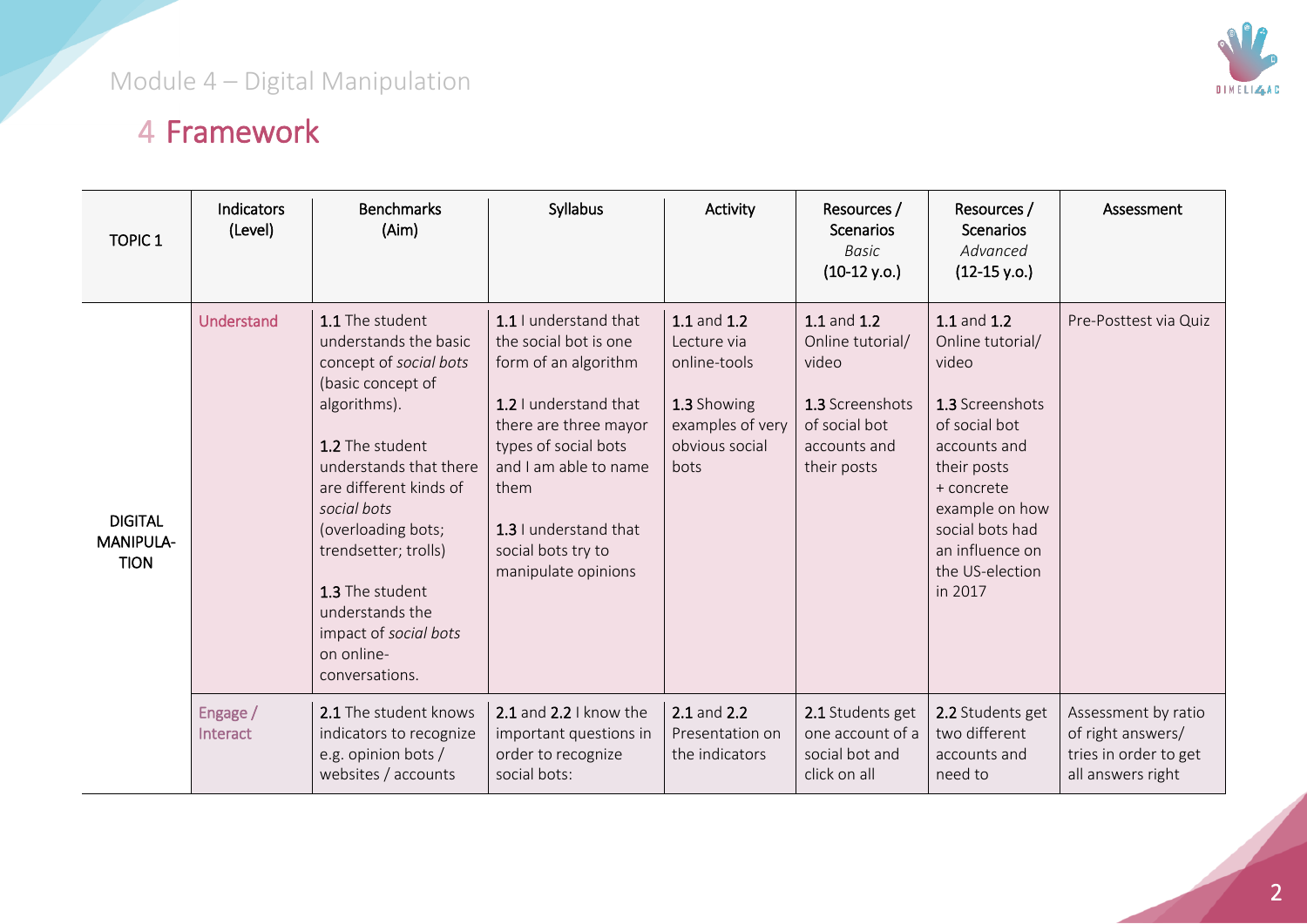

|          | 2.2 The student knows<br>how to use the<br>indicators in order to<br>expose social bots | https://www.tellerrepo<br>rt.com/tech/--bot-or-<br>no-bot-how-to-<br>recognize-opinion-<br>robots-r1c6Eaoy4.html   |                                                                                                 | indicators that<br>seem to be<br>indicators that it<br>is a social bot                                                                                                                           | recognize which<br>one is a social<br>bot and which<br>one is a real<br>person by using<br>the indicators                                                                                                                                                                        |                                                                                                                                                                                                                          |
|----------|-----------------------------------------------------------------------------------------|--------------------------------------------------------------------------------------------------------------------|-------------------------------------------------------------------------------------------------|--------------------------------------------------------------------------------------------------------------------------------------------------------------------------------------------------|----------------------------------------------------------------------------------------------------------------------------------------------------------------------------------------------------------------------------------------------------------------------------------|--------------------------------------------------------------------------------------------------------------------------------------------------------------------------------------------------------------------------|
| Analyze  | 3.1 The students<br>analyses the influence<br>of social bots on social<br>networks.     | 3.1 I am able to<br>analyze which<br>influence social bots<br>have on our<br>democracy /<br>community / society    | 3.1 Presentation<br>3.1 Example of<br>social bots in our<br>daily lives                         | Different<br>examples of<br>different bots<br>that have a<br>serious impact<br>on politics (e.g.<br>migration;<br>refugees - social<br>bots that tried<br>to push the<br>right-wing<br>movement) | <b>Different</b><br>examples of<br>social bots with<br>different goals:<br>1. Analyze<br>different kinds<br>of social bots<br>and their area<br>of impact<br>(politics,<br>environment,<br>friendships<br>$etc.$ )<br>2. Analyze the<br>treats of social<br>bots in<br>democracy | 3.1 writing a short<br>letter explaining<br>aspects of social bots<br>to a friend<br>3.2 Scenario: A social<br>bot starts to<br>comment your post -<br>what reaction would<br>you show? (select<br>from several options) |
| Evaluate | 4.1 Students rate<br>websites for their<br>susceptibility to social<br>bots.            | 4.1 I know security<br>standards against<br>social bots on<br>webpages and can<br>assess if these<br>standards are | 4.1 Students<br>decide based on<br>their own<br>inquiry if you<br>could use<br>different online | 4.1 different<br>sources which<br>are either<br>trustworthy or<br>not                                                                                                                            | 4.1 different<br>sources which<br>are either<br>trustworthy or<br>not (less obvious                                                                                                                                                                                              | Assessment by ratio<br>of right answers/<br>tries in order to get<br>all answers right                                                                                                                                   |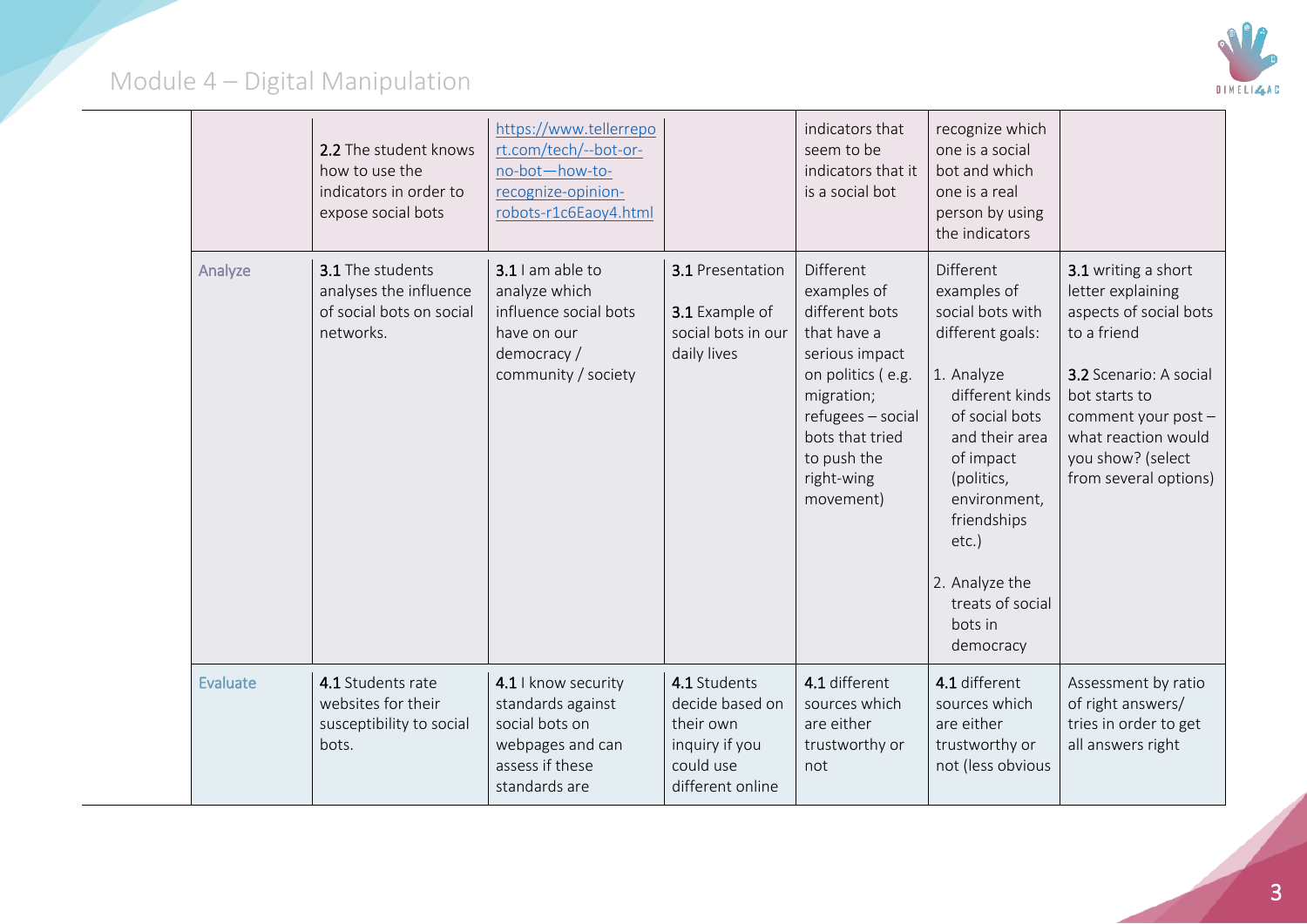

|        |                                                                                                                                                                                                                                                                                                                         | implemented.                                                                                             | platforms as a<br>source for<br>information or<br>not                                                                                                           |                                                                                                                                       | than in the basic<br>scenario)                                                                                                                             |                                                                          |
|--------|-------------------------------------------------------------------------------------------------------------------------------------------------------------------------------------------------------------------------------------------------------------------------------------------------------------------------|----------------------------------------------------------------------------------------------------------|-----------------------------------------------------------------------------------------------------------------------------------------------------------------|---------------------------------------------------------------------------------------------------------------------------------------|------------------------------------------------------------------------------------------------------------------------------------------------------------|--------------------------------------------------------------------------|
| Create | 5.1 The students<br>develop theses why<br>social bots attract<br>people.<br>5.2 The students<br>design a flyer and a<br>campaign that raises<br>awareness for the<br>problem of social bots,<br>and how to recognize<br>them.<br>5.3 The students<br>create a captcha tool,<br>which allows<br>identifying social bots. | $5.1 - 5.3$ I am reacting<br>on the problem of<br>social bots by creating<br>awareness on the<br>problem | <b>5.1-5.3 Students</b><br>bring the topic<br>of social bots to<br>their classrooms<br>and develop<br>strategies to<br>combat them/<br>to sensitize for<br>them | 5.1-5.3 "Social<br>bots action<br>guide" $-$<br>templates and<br>instructions to<br>create an<br>awareness-<br>campaign in<br>schools | 5.1-5.3 "Social<br>bots action<br>$guide'' -$<br>templates and<br>instructions to<br>create an<br>awareness-<br>campaign in<br>schools<br>(advanced level) | Assessment by<br>evaluating the results<br>of the in-schools<br>campaign |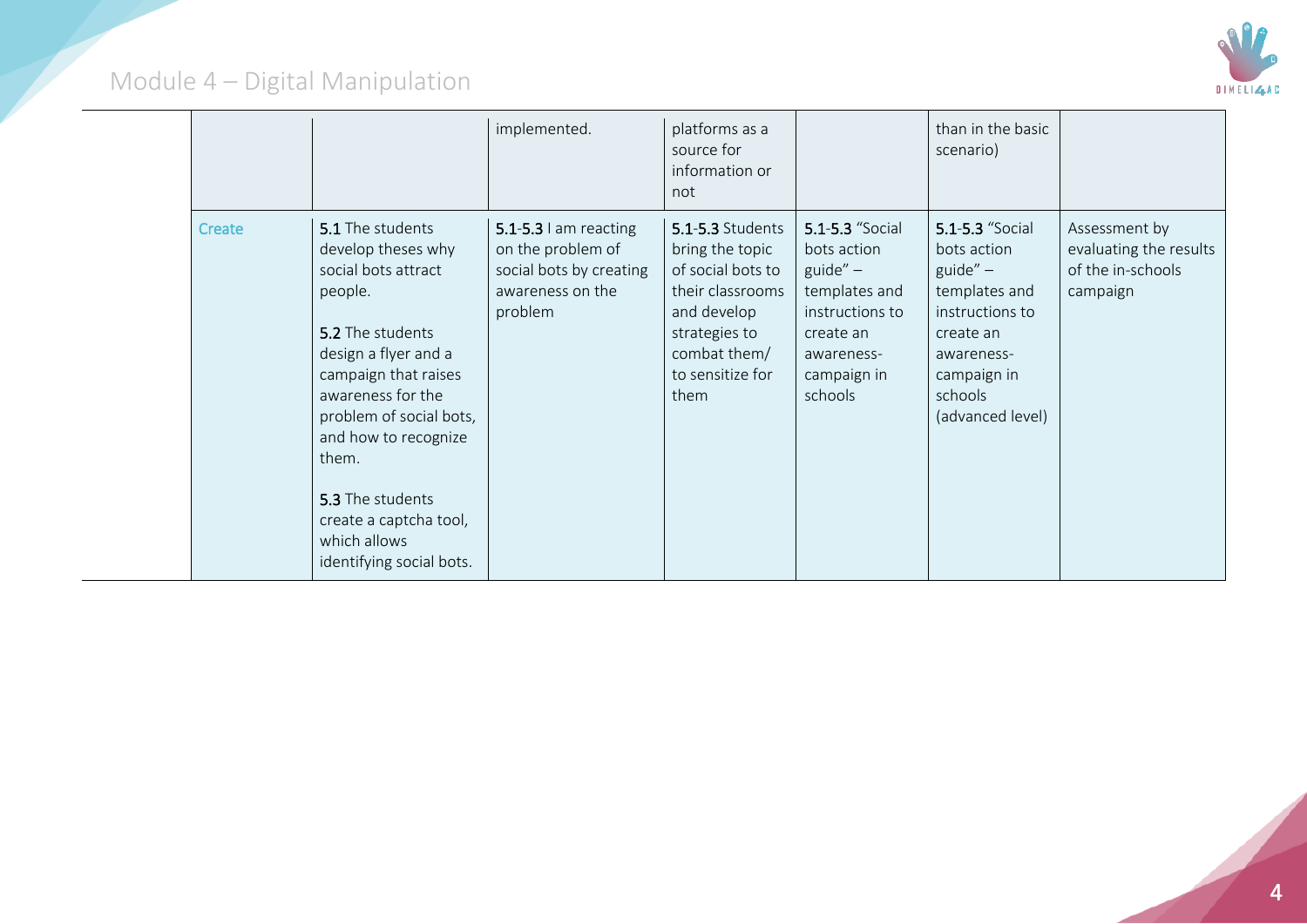

## **Clickbait** Topic 2

## 1 Learning Objectives

- 5. Understanding Click baiting
- 6. Recognizing Click baiting
- 7. Reacting to Click baiting
- 8. Raise awareness on Click baiting to the classroom

## 2 General Description

This module provides information on click baiting and its working mechanism to attract people with catchy headlines in order to get clicks. Students will learn how to recognize, expose and react on click baiting. Finally, students will think about ways to bring awareness on click baiting to their class and reflect on the influence of click baiting on people.

## 3 Introduction to the Topic

OMG, WOW, LOL or SMH: Click baiting triggers strong emotions and uses psychological effects to get you heading for click and social share. The basic principle was not invented on the Internet, it is already known from the tabloid press and in the form of the Cliffhanger also from the film industry. In click baiting, publishers, and especially marketers, are trying to use click-through phrases and headlines to increase clicks to increase their traffic and thus their advertising revenue. This module pursuits the goal to highlight the danger of click baiting strategies and their impact on online behaviour. Additionally, it is important not only to have basic concepts of click baiting, but also to know strategies to identify click baiting and defend yourself from the influence. This will be an integrative part of that module.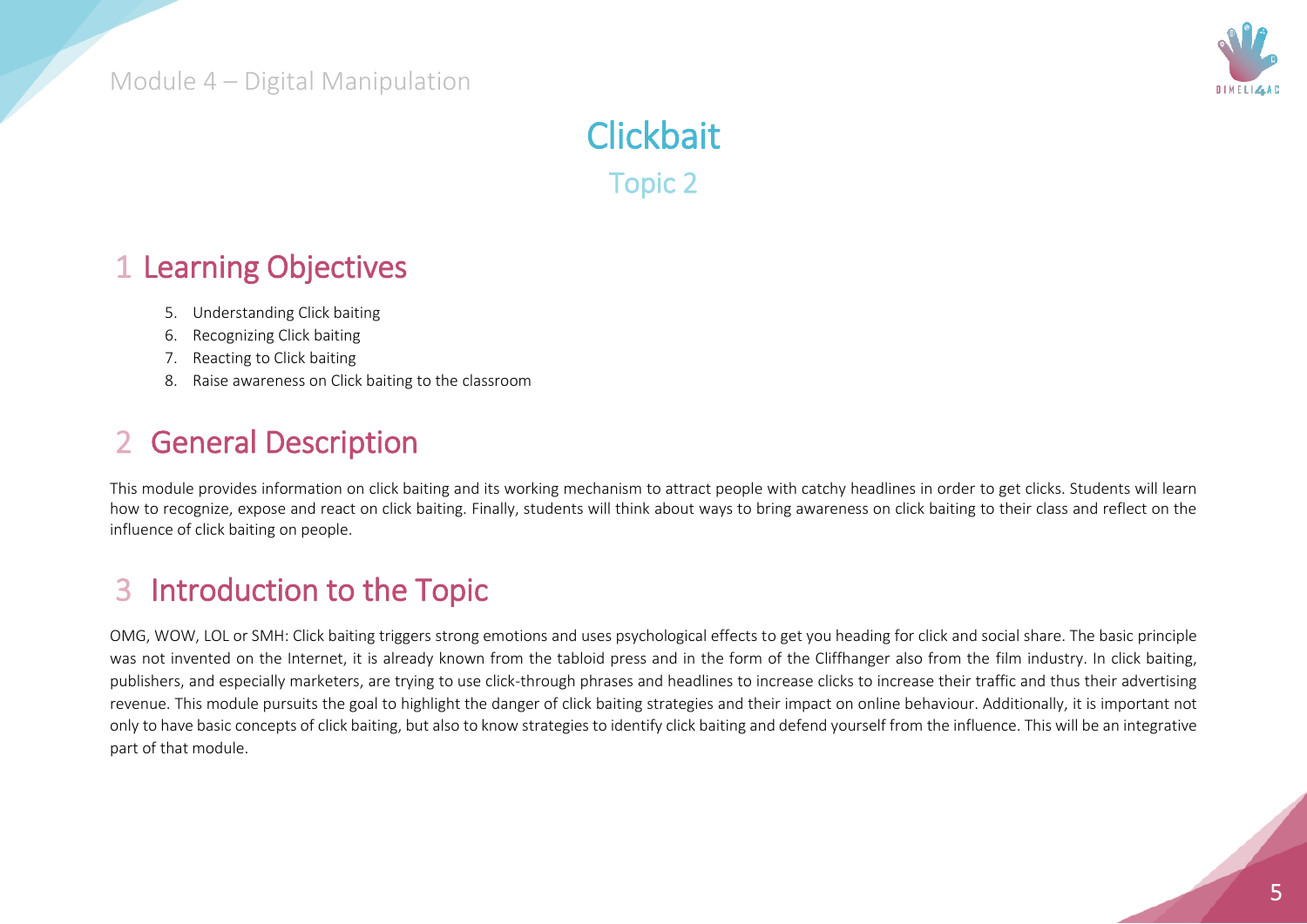

## 4 Framework

| <b>TOPIC 2</b>   | Indicators<br>(Level) | <b>Benchmarks</b><br>(Aim)                                                                                                                    | Syllabus                                                                                                                                                 | Activity                                                                                            | Resources /<br><b>Scenarios</b><br><b>Basic</b><br>$(10-12 y.o.)$                                                                                                                                                                                | Resources /<br><b>Scenarios</b><br>Advanced<br>$(12-15 y.o.)$                                                                                                                                                                          | Assessment            |
|------------------|-----------------------|-----------------------------------------------------------------------------------------------------------------------------------------------|----------------------------------------------------------------------------------------------------------------------------------------------------------|-----------------------------------------------------------------------------------------------------|--------------------------------------------------------------------------------------------------------------------------------------------------------------------------------------------------------------------------------------------------|----------------------------------------------------------------------------------------------------------------------------------------------------------------------------------------------------------------------------------------|-----------------------|
| <b>CLICKBAIT</b> | Understand            | 1.1 The student<br>understands the basic<br>concept of click<br>baiting.<br>1.2 The student<br>understands<br>motivation of click<br>baiting. | 1.1 I understand why<br>some websites/users<br>use click baiting<br>1.2 I understand that<br>click baiting could also<br>be a manipulation my<br>opinion | 1.1 and 1.2<br>Lecture via<br>online-tools<br>1.3 Showing<br>examples of<br>obvious click<br>baits. | 1.1 and 1.2<br>online tutorial/<br>video<br>1.3 Examples<br>from the<br>internet on click<br>baiting:<br>https://www.gig<br>a.de/extra/inter<br>net/gallery/click<br>bait-bedeutung-<br>einfach-erklaert-<br>$an-6-$<br>beispielen/#pag<br>$e=5$ | 1.1 and 1.2<br>online tutorial/<br>video<br>1.3 Examples<br>from the<br>internet on click<br>baiting (less<br>obvious, student<br>needs to come<br>up him/herself<br>with examples<br>that she/he saw<br>recently on the<br>internet). | Pre-Posttest via Quiz |
|                  | Engage /<br>Interact  | 2.1 The student is<br>aware that click baiting<br>exists.<br>2.2 The students is<br>able to show examples                                     | 2.1 and 2.2   know<br>what click baiting is<br>and I can show<br>examples on social<br>media                                                             | 2.1 and 2.2<br>Students look up<br>click baits in<br>their own<br>feed/online<br>news papers        | 2.1 Students go<br>through<br>different their<br>own social<br>media and see if                                                                                                                                                                  | 2.1 Students go<br>through<br>different online<br>papers and see if<br>they can find<br>something they                                                                                                                                 | N/A                   |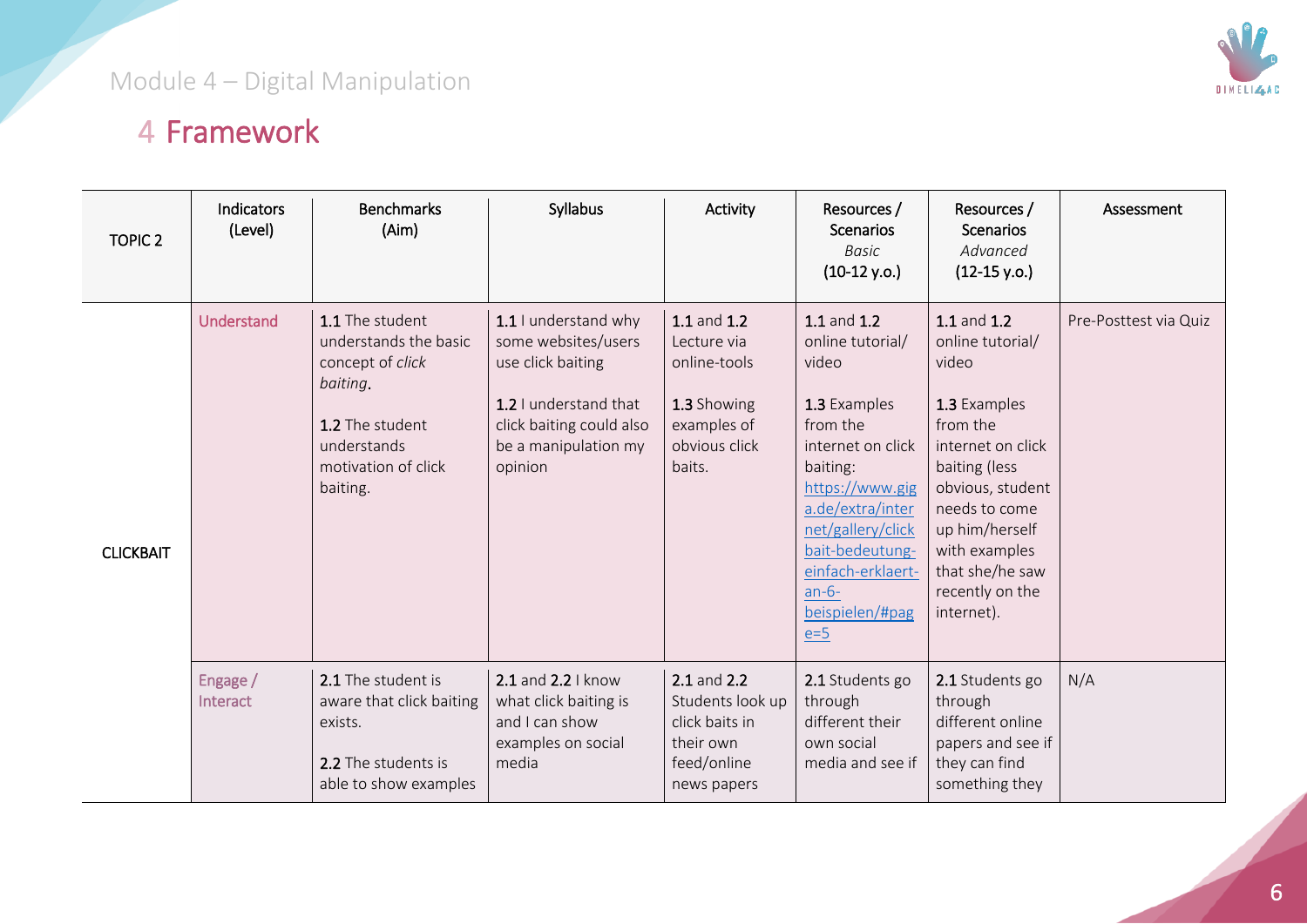

|          | of click baits on the<br>internet.                                                                                                                                                            |                                                                                                                                                                                               |                                                                                                                                                                  | they can find<br>clickbait there                                                                    | would describe<br>as clickbait                                                                                               |                                                                                                                                  |
|----------|-----------------------------------------------------------------------------------------------------------------------------------------------------------------------------------------------|-----------------------------------------------------------------------------------------------------------------------------------------------------------------------------------------------|------------------------------------------------------------------------------------------------------------------------------------------------------------------|-----------------------------------------------------------------------------------------------------|------------------------------------------------------------------------------------------------------------------------------|----------------------------------------------------------------------------------------------------------------------------------|
| Analyze  | <b>3.1</b> The students<br>analyses the influence<br>of click baiting on<br>people.<br>3.2 The students<br>analyse clickbait<br>strategies on YouTube<br>videos.                              | 3.1 I am able to<br>analyze which<br>influence micro<br>targeting on people<br>(emotion, reaction,<br>interest)<br>3.2 I am able to<br>recognize clickbait on<br>YouTube                      | <b>3.1</b> Presentation<br>And discussion<br>3.2 Research                                                                                                        | 3.2 Different<br>YouTube videos<br>which use<br>catchy titles and<br>front pictures.                | 3.2 Different<br>YouTube videos<br>which use<br>catchy titles and<br>front pictures.                                         | 3.2 Students prepare<br>a short presentation<br>with e.g. screen<br>shorts of YouTube<br>titles that they think<br>are clickbait |
| Evaluate | 4.1 The students<br>evaluate in how far the<br>online content can<br>fulfil the headlines<br>used in clickbait<br>strategies.<br>4.2 students discuss on<br>moral aspects on click<br>baiting | 4.1 I can evaluate for<br>an online video if the<br>content holds what the<br>headline promises<br>4.2 I thought about the<br>moral aspect of click<br>baits and formed an<br>opinion on that | 4.1 and 4.2<br>Students decide<br>based on their<br>own inquiry if<br>you could use<br>different online<br>platforms as a<br>source for<br>information or<br>not | 4.1 and 4.2<br>different<br>sources which<br>are either<br>trustworthy or<br>not                    | 4.1 and 4.2<br>different<br>sources which<br>are either<br>trustworthy or<br>not                                             | Students write a<br>letter to a friend on<br>their findings from<br>their inquiry                                                |
| Create   | 5.1 The students<br>develop theses why<br>clickbait attracts<br>people.<br>5.2 The students<br>design a flyer that                                                                            | 5.1 Based on my<br>knowledge about click<br>bating I can develop<br>theses why people do<br>click on content that<br>has a catchy headline                                                    | 5.1 Students<br>collect ideas and<br>visualize them<br>on a poster<br>5.2 Student<br>design a flyer                                                              | 5.1 Collection of<br>different catchy<br>headlines that<br>were used as<br>headlines in the<br>past | 5.1 Collection of<br>different catchy<br>headlines that<br>were used as<br>headlines in the<br>past from<br>different areas: | Assessment by<br>evaluating the results<br>of the in-schools<br>activities                                                       |